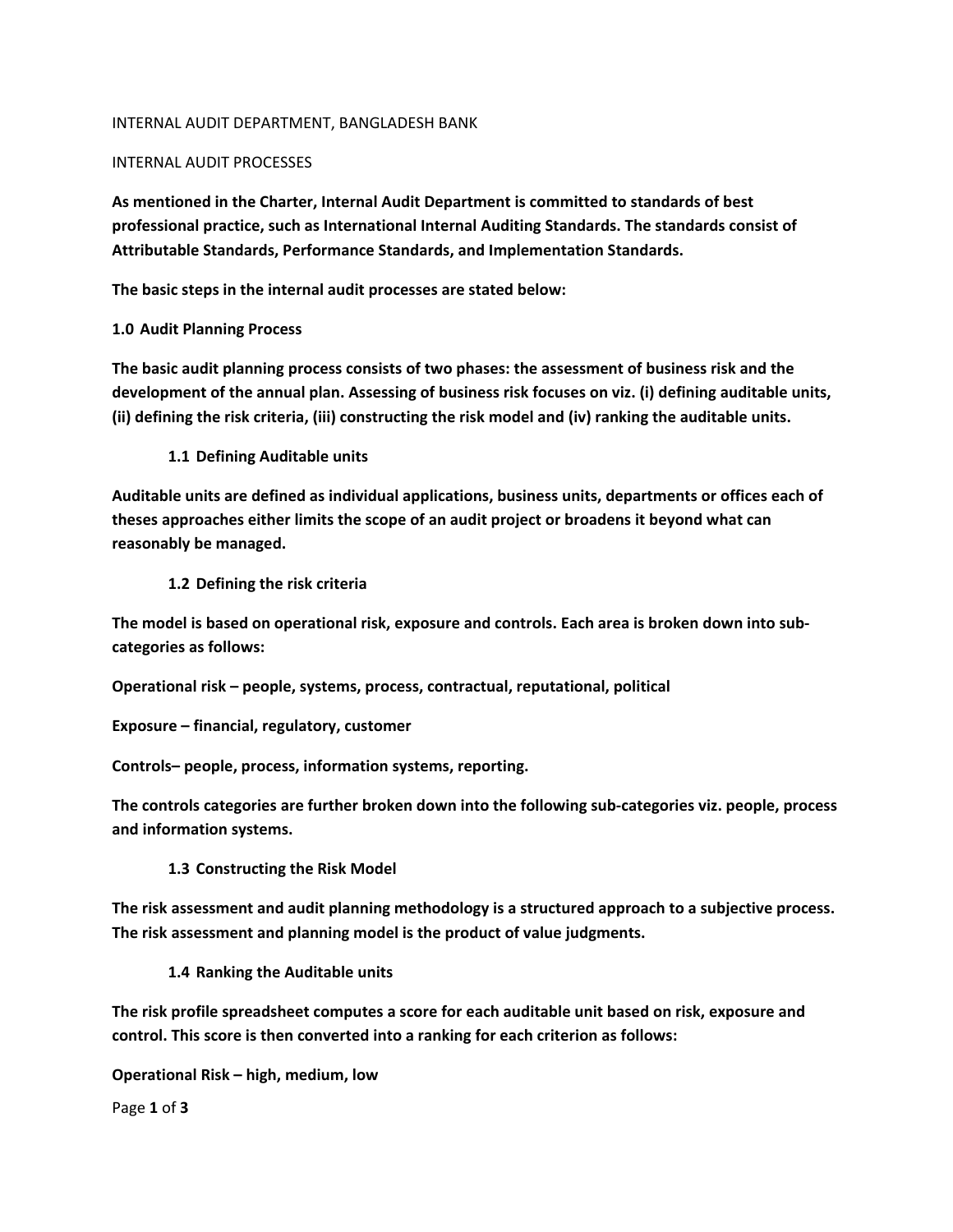**Exposure – high, medium, low**

**Control ‐ high, medium, low**

**These ratings are then fed into a risk matrix which allocates the auditable units from highest critical areas to the lowest critical areas.**

**1.5 Development of the Annual Plan**

Based on the risk the auditable units are broken down into areas of high, medium and low criticality **for the Bank. The initial audit approach is:**

**High criticality: Twice in a year** 

**Medium and low criticality: Once in a year.**

**The exact timing of audit is determined prior to the commencement of each quarter.**

**2.0 Developing Audit Programme**

**Once the annual plan is developed and approved, Audit Porgrammes are developed for each audit to be undertaken. Audit Programme is to be reviewed prior to the start of each audit to determine if there have been any changes. The steps in developing an Audit Programme are: understand the operations, develop flowchart or narrative, review the process with the concerned staff and develop the Audit Programme.**

**3.0 Implementing the Annual Audit Plan**

**The department undertakes structured approach to accomplish the annual plan and the actual audit can be broken up into a number of stages stated below.**

**3.1 Prepaparation stage**

**At this stage, the team leader ensures that all the necessary requirements for the audit are prepared and available and preliminary reviews and information gathering is undertaken.**

**3.2 Fieldwork**

**During the fieldwork the auditor gathers evidence in order to determine the status of operations and controls within a particular area. This evidence is the basis for the auditor's conclusions about a particular assignment.**

**3.3 Documentation or working paper**

**The working papers are evidence in support of the audit findings and opinion.**

**3.4 Audit Findings**

Page **2** of **3**